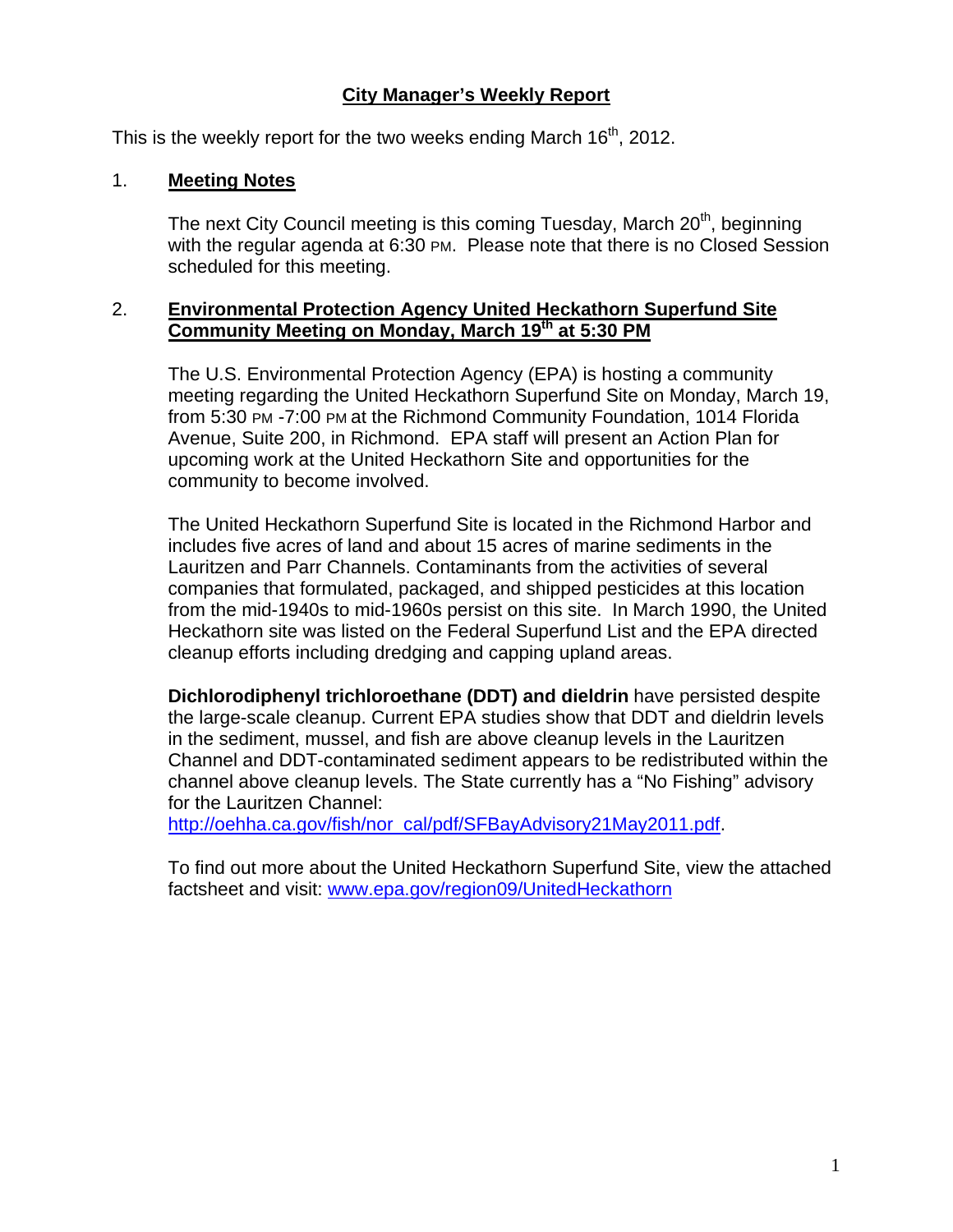

#### 3. **Community Kick-off for the Richmond Urban Greening Master Plan Project on Saturday, March 17, 2012 from 9:00 AM – 12:00 PM**

On Saturday, March 17<sup>th</sup> the City's Planning and Parks and Landscaping Divisions will be hosting the Urban Greening Master Plan Project Kick-off from 9:00 AM – 12:00 PM at the Richmond Recreation Complex Social Hall located at 3230 Macdonald Avenue. Participants will learn about urban greening, its benefits, and the urban forest inventory process. There will also be a planting demonstration and an opportunity to participate in the first phase of the urban forest inventory process.

This project is funded in part by an Urban Greening for Sustainable Communities Planning Grant awarded by the California Strategic Growth Council. For more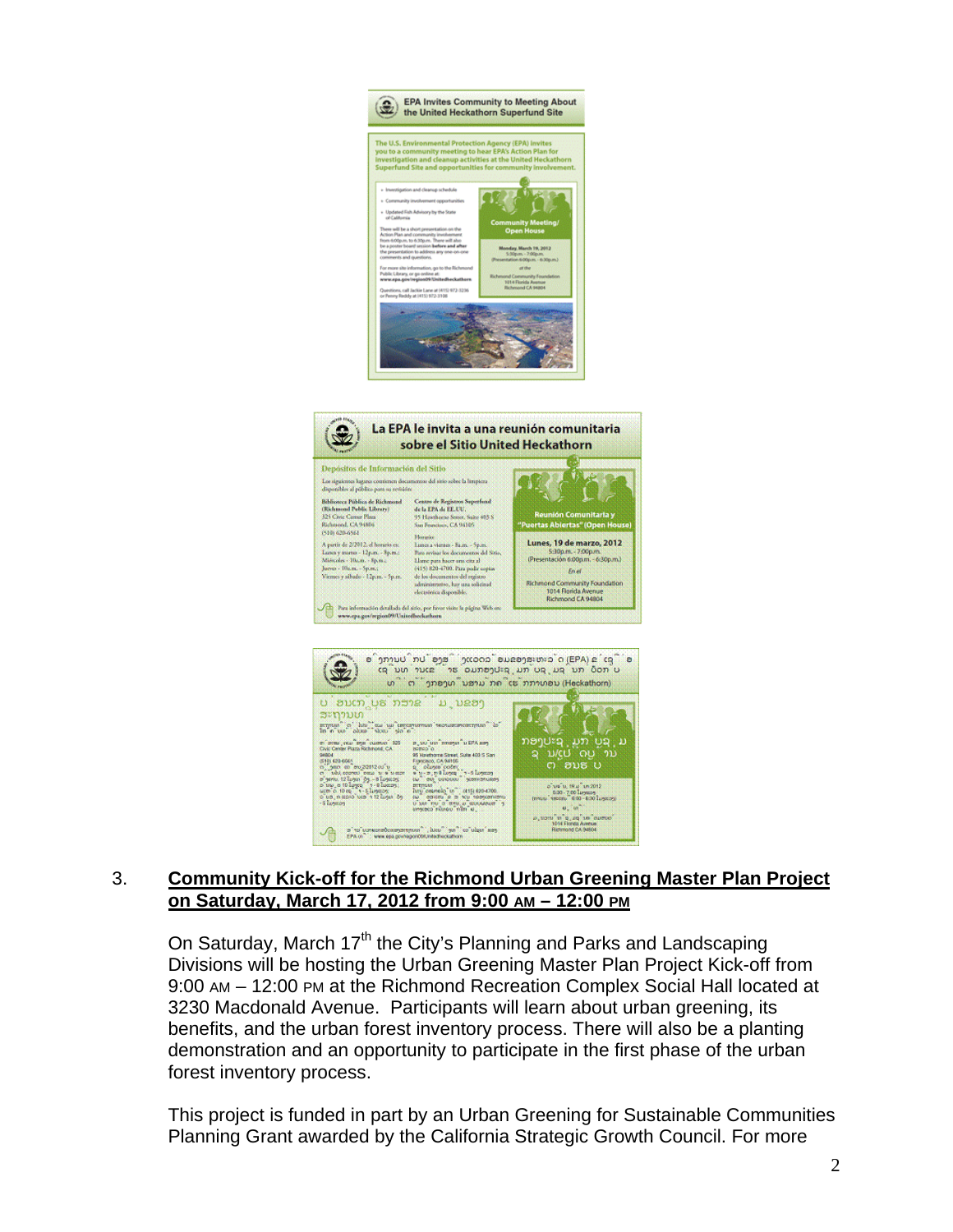information regarding the kick-off and other project events, please visit www.ci.richmond.ca.us/urbangreening.



# 4. **Richmond Community Bar-B-Que and Basketball Tournament**

Due to impending rainy weather, the Richmond Community Bar-B-Que and 3-on-3 Basketball Tournament that was originally scheduled for Saturday, March 17<sup>th</sup>, at Martin Luther King Park has been postponed until Saturday, March 31st. The Community Bar-B-Que is sponsored by Ghilotti Brothers and Veolia Water in partnership with Richmond City Councilman Corky Booze and is a celebration of the completion of the 2011 sewer rehabilitation and replacement projects performed by Ghilotti and Veolia and administered through the City's Engineering Services Department. Please be advised that the Youth Track Meet will still be held this Saturday, March  $17<sup>th</sup>$ . Residents are encouraged to attend the track meet and cheer on the competitors.

#### 5. **Sale Tax Update**

California's economic recovery seems to be continuing, with every region in the state experiencing an increase in sales tax cash receipts compared to last year. Northern California increased by 8.4%, and Southern California increased by 7.7%, resulting in a statewide increase of 8.0%.

Although preliminary numbers for the quarter ending March  $30<sup>th</sup>$  show Richmond with a decrease of 2.6% compared to the same quarter last year, Richmond did experience a 13.8% increase for the quarter ending December 31, 2011, compared to the same quarter in 2011. Overall, for the past twelve months, Richmond has seen a 4.9% increase in sales tax receipts.

| <b>REGULAR SALES TAX</b>  |      | % CHANGE BY MONTH ENDED QUARTER |      |      |      |      |             | <b>I MOST RECENT FOUR QUARTERS TOTA</b> |  |  |
|---------------------------|------|---------------------------------|------|------|------|------|-------------|-----------------------------------------|--|--|
|                           | Dec- | Mar-                            | Jun- | Sep- | Dec- | Mar- |             |                                         |  |  |
| Last Year Cash Received > | 09   | 10                              |      |      |      |      | Apr-10 thru | Apr-11 thru                             |  |  |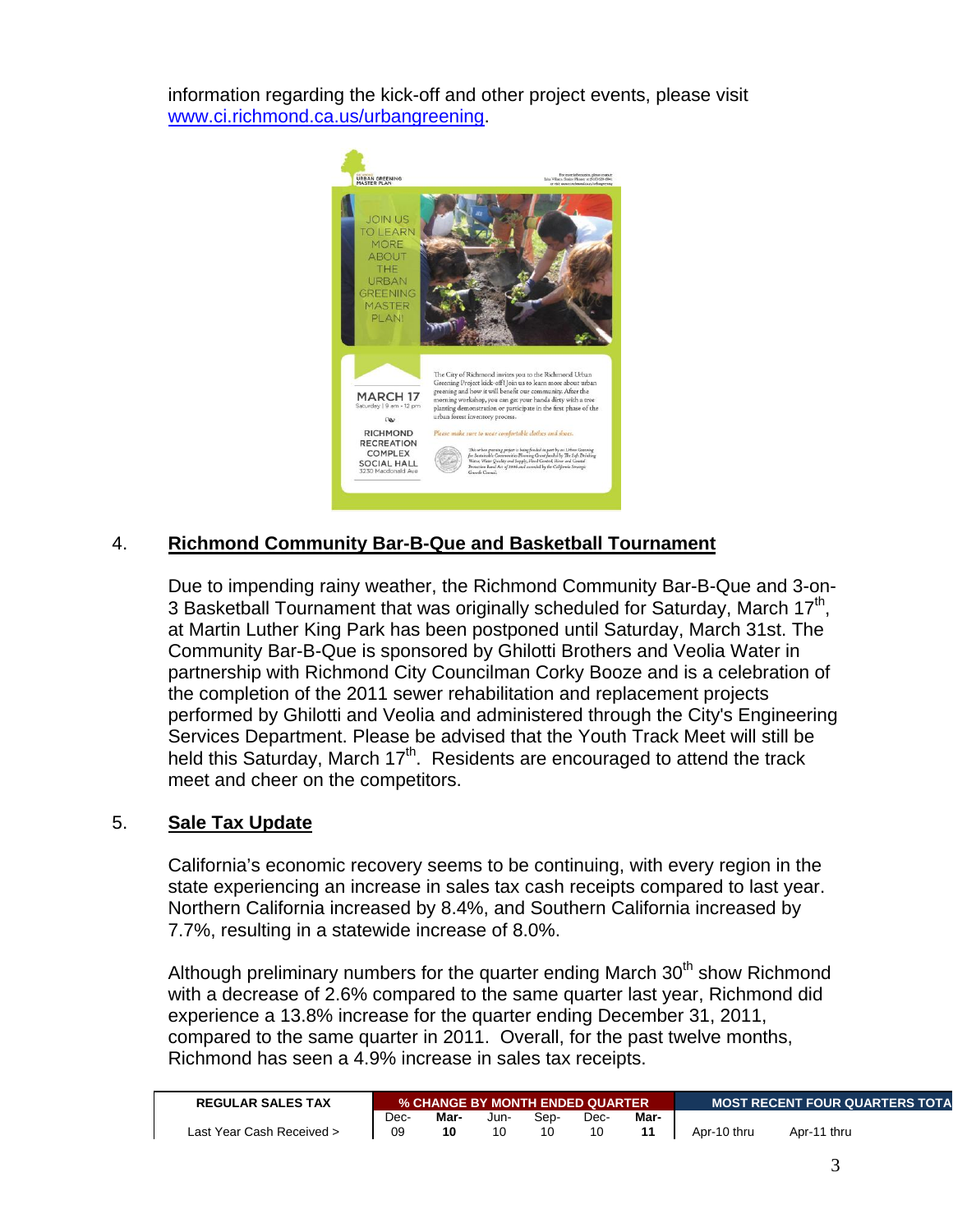| This Year Cash Received ><br>Calendar Sales Quarter > | Dec-<br>10<br>10Q3 | Mar-<br>11<br>10Q4 | Jun-<br>11<br>11Q1 | Sep-<br>11<br>11Q2 | Dec-<br>11 | Mar-<br>12<br><b>11Q4</b> | Mar-11        | Mar-12        | \$ Chg      |
|-------------------------------------------------------|--------------------|--------------------|--------------------|--------------------|------------|---------------------------|---------------|---------------|-------------|
| <b>Richmond</b>                                       | $-0.2$             | 2.4                | 25.4               | $-8.2$             | 13.8       | $-2.6$                    | 12.109.749    | 12,698,052    | 588,303     |
| Contra Costa Co.                                      | $-2.7$             | 2.0                | 9.5                | 7.1                | 6.6        | 6.1                       | 117,351,091   | 125,851,699   | 8,500,608   |
| S.F. Bay Area                                         | 3.8                | 7.1                | 8.2                | 10.8               | 9.2        | 7.5                       | 1,056,648,319 | 1,150,800,195 | 94,151,876  |
| <b>Northern California</b>                            | 3.9                | 7.2                | 8.6                | 11.7               | 9.4        | 8.4                       | 2,025,655,595 | 2.218.755.461 | 193,099,866 |
| <b>Southern California</b>                            | 3.6                | 6.0                | 6.9                | 9.2                | 9.0        | 7.7                       | 2,718,011,032 | 2,941,608,163 | 223,597,131 |
| <b>State Total</b>                                    | 3.7                | 6.5                | 7.6                | 10.3               | 9.2        | 8.0                       | 4.743.666.627 | 5.160.363.624 | 416.696.997 |

## 6. **Richmond Police Commissioners Certified as NACOLE Train Practitioners**

For the last 18 years, the National Association for Civilian Oversight of Law Enforcement (NACOLE) has hosted annual training conferences for civilian oversight practitioners and supporters.

NACOLE offers a training certificate program, in which training certificates are issued for those attending the requisite sessions at the annual conferences. Individuals who earn training certificates at three conferences in five years and complete the reading requirement (two items from the approved reading lists) will earn the designation of "NACOLE Trained Practitioner" and receive a certificate.

At the  $17<sup>th</sup>$  Annual NACOLE Conference, held last year in New Orleans, Richmond Police Commissioner Nemy Bautista and former Police Commissioner Cora Ward completed all stated requirements and were awarded certificates designating them as NACOLE trained practitioners. They have formally been trained in concepts pertaining to civilian oversight of law enforcement.

The dedicated service on the Police Commission and to the civilian oversight community by Police Commissioner Bautista and former Police Commissioner Ward is greatly appreciated.

## 7. **Emergency Services Manager Kathy Gerk Receives Well-Deserved Recognition**

On March 1, 2012, Kathryn Gerk, Emergency Services Manager with the Richmond Fire Department Office of Emergency Services, was awarded the PG & E-Red Cross MVP in Emergency Preparedness awards at the "Game On" Ready Neighborhoods Ceremony at San Francisco's Union Square.

According to Harold Brooks, ARC Chief Executive Officer, Kathryn Gerk was recognized as a community leader for her hard work, determination, commitment and dedication to the community. San Francisco 49ers MVP Jerry Rice was on hand to award six San Francisco Bay Area Cities with this award; East Palo Alto, Oakland, Richmond, San Bruno, San Francisco and Vallejo (See a video capturing sights and interviews from the event).

P G & E and the American Red Cross launched Ready Neighborhoods Program to help prepare 50 underserved neighborhoods into models of disaster readiness. The Ready Neighborhoods program is designed to work with local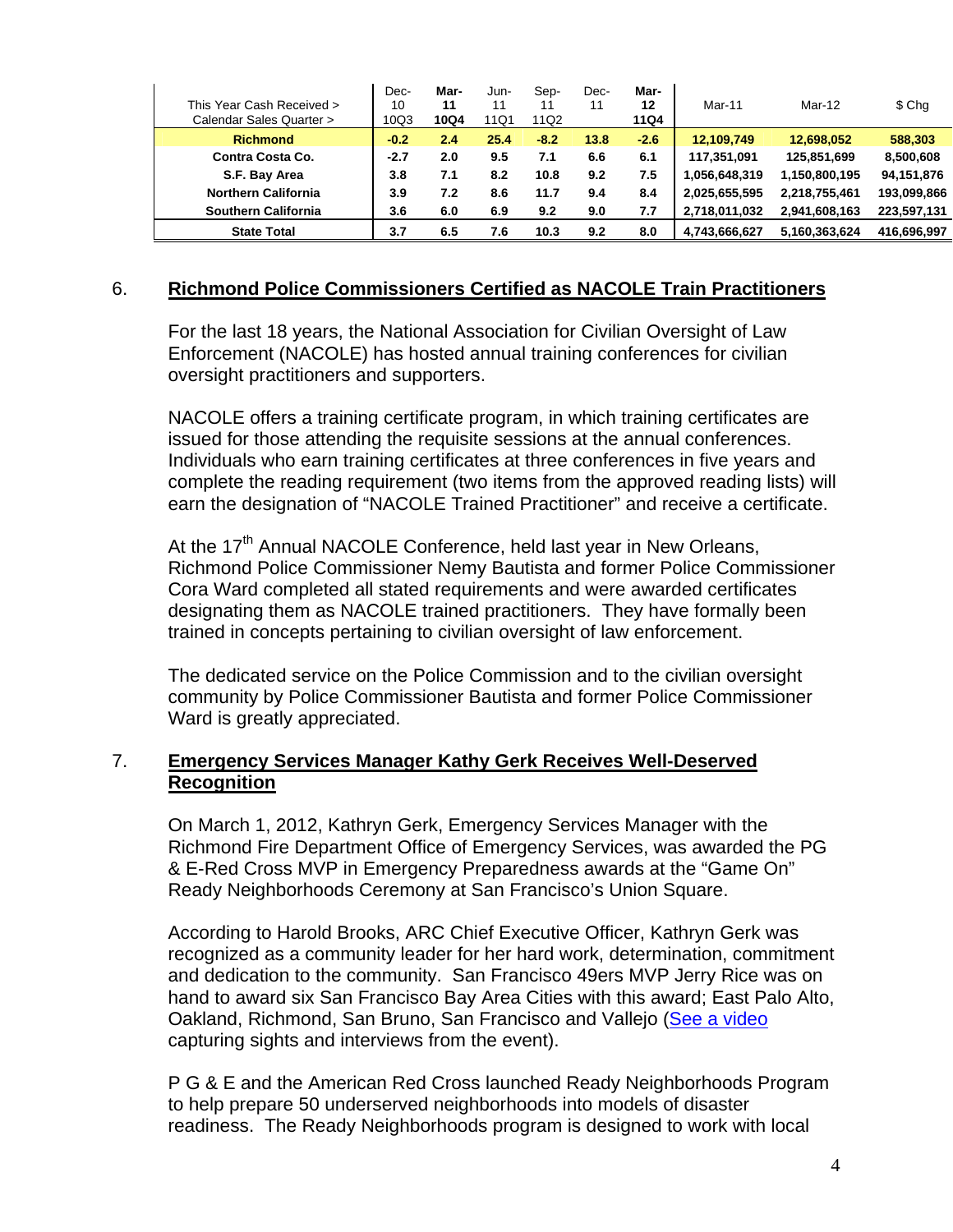agencies to better prepare the community and help towards resilient neighborhoods ready to respond. The first event with this program will be the Save-A-Life Saturday with free Hands-only Citizen CPR" training on Saturday April 14, 2012 from 09:00 to 4:00 pm at the Nevin Community Center.

#### 8. **Livable Corridors: San Pablo Avenue and Macdonald Avenue Design Charrette from March 19th through March 23rd**

The Planning Division will be hosting the San Pablo Avenue and Macdonald Avenue Design Charrette from March 19<sup>th</sup> to March 23<sup>rd</sup>. The Livable Corridors Project will set the rules for future development along San Pablo Avenue, Macdonald Avenue, and 23<sup>rd</sup> Street.

The City and its consultant team will be setting up a temporary office and design studio at 12260 San Pablo Avenue during the Charrette period. We invite the public to share their ideas for future development along these corridors by participating at the following events:

- Opening Meeting, March  $19<sup>th</sup>$ , 6:00 7:30 PM at the Wilson Elementary School Multipurpose Room, 629 42<sup>nd</sup> Street
- Review of Concepts, March  $20^{th}$  &  $21^{st}$ , 5:00 6:30 PM, 12260 San Pablo Avenue
- Closing Presentation, March 23<sup>rd</sup>, 6:00 -7:30 PM at the Wilson Elementary School Multipurpose Room, 629 42<sup>nd</sup> Street
- Open Studio Hours, March 20<sup>th</sup>-22<sup>nd</sup>, 10:00 AM -2:00 PM, 2260 San Pablo Avenue

This project is funded in part by a Sustainable Communities Planning Grant awarded by the California Strategic Growth Council. For more information regarding the kick-off and other project events, please visit www.ci.richmond.ca.us/livablecorridors.

## 9. **Richmond Recovery Rebates (R3)**

The Richmond Recovery Rebates (R3) program is continuing to provide generous rebates to Richmond residents for home assessments, energy upgrades and solar installations.

The R3 provides residents the opportunity to improve the comfort and health of their homes while reducing their utility bills and greenhouse gas emissions. Thus far, 75 homes have reserved over 40% of the available R3 rebates and the City has issued over \$40,000 to complete 23 Richmond projects. The projects include workforce development requirements that ensure quality jobs are created for Richmond residents as part of the program.

Among these projects, the City, working with the nonprofit Grid Alternatives, has reserved funds to provide over 40 income qualifying Richmond households with a new solar system free of charge. This component of the program has currently reached full capacity, but residents in any income bracket are welcomed to apply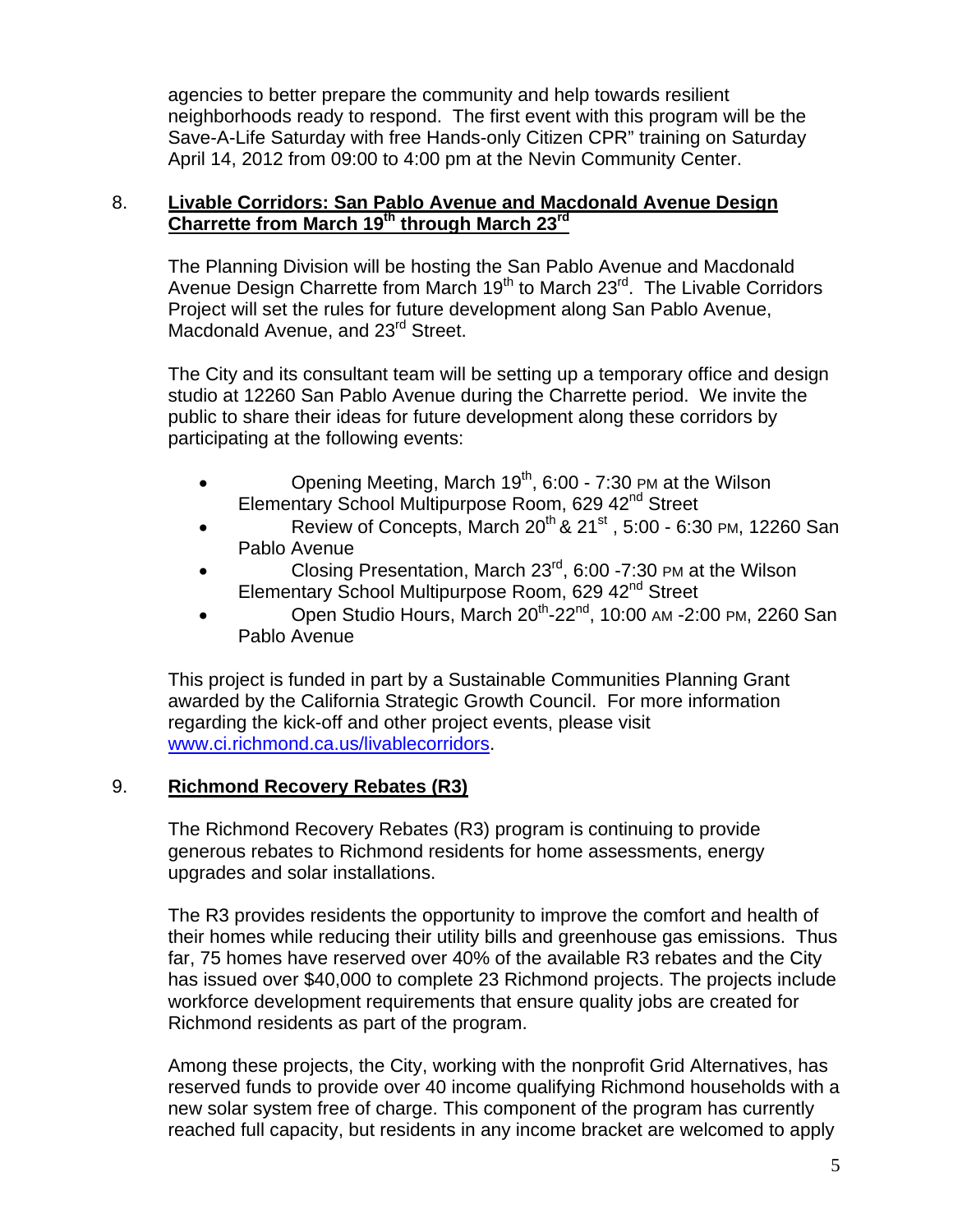for generous rebates that will significantly reduce the costs for energy efficiency measures and solar installations.

The City is encouraging all residents to apply soon for their chance to improve their homes, save money, and help the environment while funds are still available. Reservations are issued on a first come, first serve basis and the application period will close as soon as funds are expended. If you have any questions, please contact Adam Lenz at adam\_lenz@ci.richmond.ca.us and (510) 620–5537 or Mike Uberti at mike\_uberti@ci.richmond.ca.us and (510) 620- 5502. For more information regarding R3 energy upgrade and solar rebates, please visit: www.richmondenvironment.org

# 10. **Green For All Convening**

City staff recently attended a convening event through the Green For All organization. This event brought together green technology and sustainability leaders from across the country. The focus of the convening was a discussion of stormwater, with and topics including economic development opportunities, green-job creation, creative funding opportunities and the implementation of green elements in stormwater system improvements. The City's involvement in this organization provides an excellent opportunity for City officials and staff to proactively integrate green and sustainable initiatives into the core City services.

## 11. **San Pablo Structure Fire**

An early morning fire on Friday, March  $9<sup>th</sup>$  in San Pablo was extinguished by crews from the Richmond Fire Department and Contra Costa County Fire Protection District. The fire destroyed a utility shed that was attached to a two story, four-unit apartment building, at 1201 Sanford Avenue in San Pablo. Crews kept the fire from spreading to the occupied dwelling while two apartment units were temporarily evacuated. The fire was brought under control at 2:55 AM. A dog was found unresponsive in the shed and was successfully resuscitated and treated for smoke inhalation by personnel from Richmond Fire. Crews were unable to locate the dog's owner and the dog was turned over to County Animal Control. There were no other reported injuries. Fire damage is estimated at \$5000 and the cause of the fire is under investigation.



12. **Library and Cultural Services Department: Argentine Tango Music and Dance**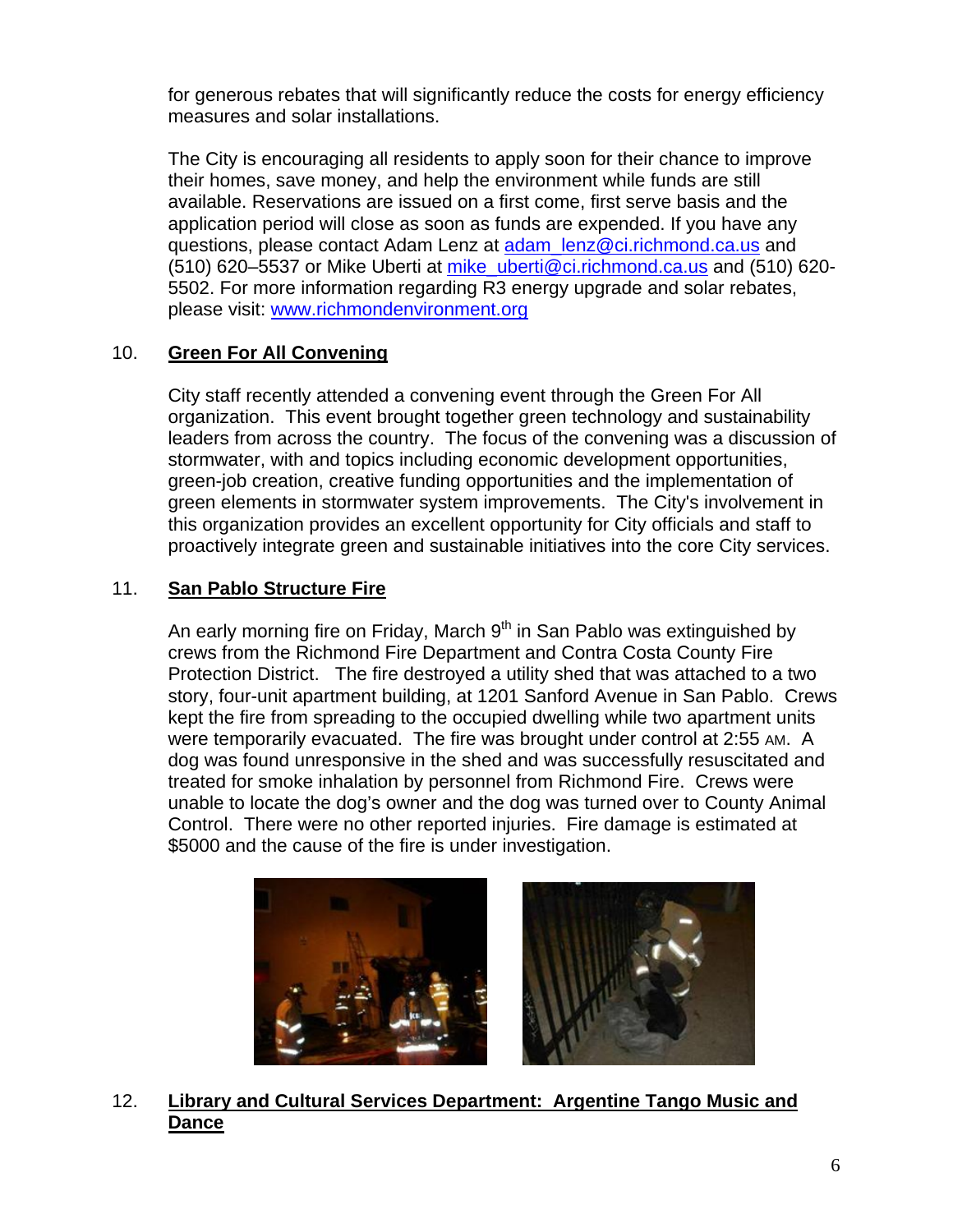Please join us for a multimedia presentation on the history of the Argentine tango on Wednesday, April  $4^{th}$  6:00 to 7:30 PM Jurek Mazur, from the Academia de Tango Argentino, will discuss the roots and history of the tango, with music and a special live performance.

This event is free, requires no advance registration, and will be held at the Richmond Public Library, Madeline F. Whittlesey Community Room, 325 Civic Center Plaza in Richmond. The event is sponsored by the Friends of the Richmond Public Library.

Please call (510) 620-6561 for more information, or visit the Library's website at http://www.richmondlibrary.org

## 13. **Shields-Reid Cooking Class**

The Recreation Department Shields-Reid Community Center, in collaboration with Three Squares, EcoVillage, West County HEAL Collaborative (Healthy Eating, Active Living), and the Center for Human Development, hosts North Richmond community members taking part in a six week course, from March 7<sup>th</sup> through April 11<sup>th</sup>, to teach them healthy and nutritious cooking alternatives on a fixed budget. Each session is taught by volunteer staff consisting of a chef, class assistant, and a member from Three Squares. Each class has new recipes which the members cook and then enjoy eating. At the end of class participants take a copy of the recipe home along with a free bag of groceries to make the meal again. This program is focused on people participating in government food programs so that they can purchase and provide these meals to their families in the future.

## 14. **Public Works Updates**

Facilities Maintenance Division: Facilities Maintenance reports that capital improvements will begin at Fire Station 67 soon, Fire Station 68 improvements are completed, and Fire Station 61 will be completed after the installation of the A-frame roof windows.

The electricians repaired apparatus bay lights at Fire Station 64; installed ADA pedestrian push buttons at 23<sup>rd</sup> and Lincoln, 22<sup>nd</sup> and Macdonald, and 22<sup>nd</sup> and Barrett; repaired parking lot fixture at May Valley Community Center; installed 120 volt of power to the irrigation controller at Proximity Point; reset the controller at Carlson and Huntington; and, investigated a street light repair request at 5132 Carriage Hills.

The electricians concentrated on storm damage at 23<sup>rd</sup> Street and Nevin Avenue, 8<sup>th</sup> Street and Macdonald Avenue, 6<sup>th</sup> Street and Macdonald Avenue, 47<sup>th</sup> Street and Carlson Boulevard, Hilltop and Robert Miller Drives and restored power in Point Molate.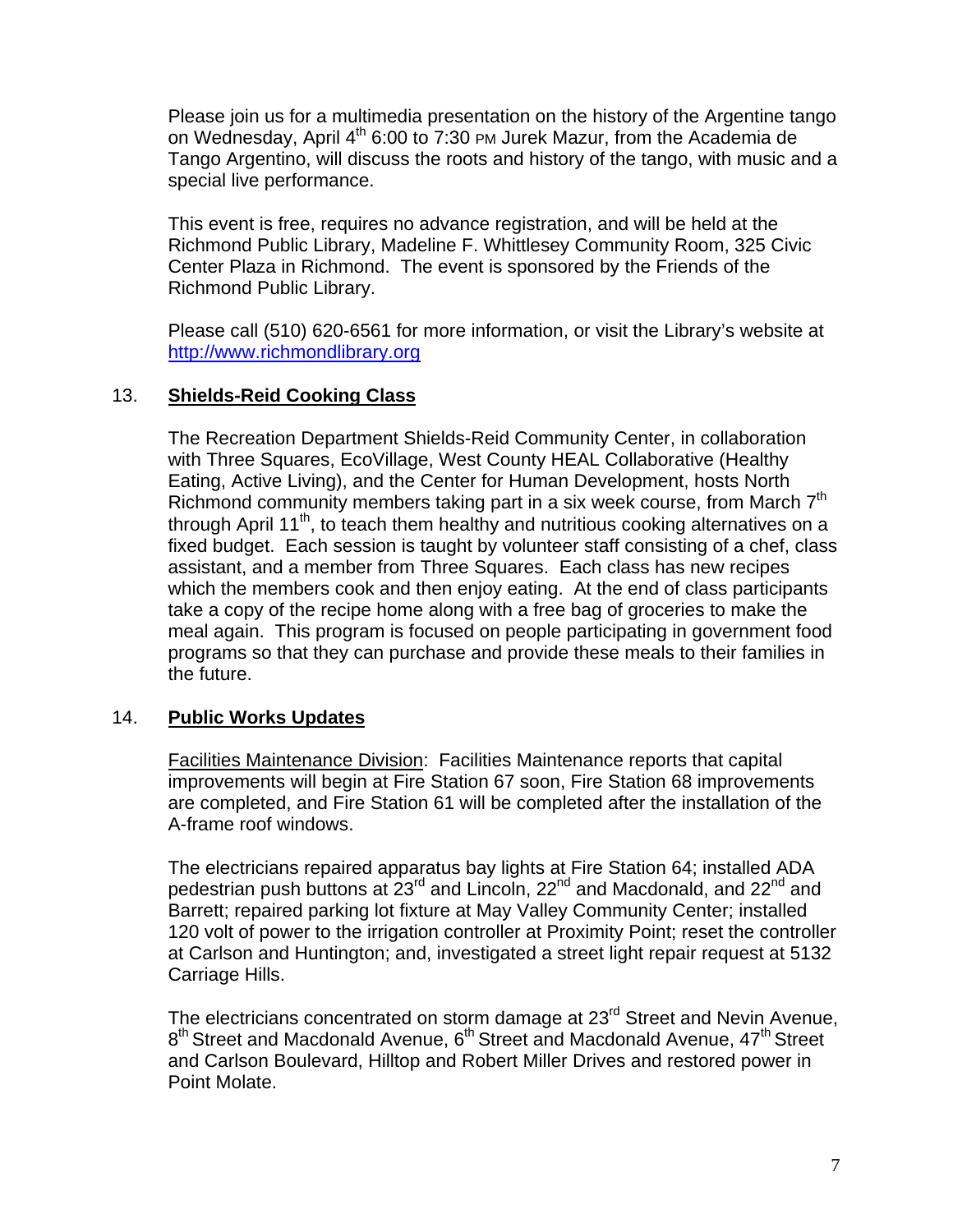The carpenters completed the Facility Condition Index (FCI) reports for all community centers; refurbished cabinet doors and drawers in Fire Station 66; installed art display hardware in Point Richmond Community Center; replaced damaged ceiling tiles, repaired main entrance and gymnasium door of the Recreation complex; constructed a chemical storage closet in the Plunge; and, installed 10 banners for Recreation's online program.

The painters completed painting the face of Bayview Branch Library, the fascia at Fire Station 61, the kitchen in Booker T. Anderson Community Center, the curbs around Fire Station 61 and the Point Richmond neighborhood community sign.

The stationary engineers repaired the heater in the apparatus room of Fire Station 62; the pool ladder in the Plunge; the kitchen sink and wall closet in the Richmond Build facility.

Parks and Landscaping Division: Parks' crews completed maintenance in Martin Luther King, Tiller, Atchison and Nicholl Parks; weed abatement along Atlas Road fire fuel areas; planted 23 trees in various areas through the Adopt-A-Tree Program; rebuilt playground retainer and supported asphalt overlay in Booker T. Anderson Park.





The Tree Crew completed tasks at 1808 Roosevelt Avenue,  $848 - 15$ <sup>th</sup> Street, 738 McLaughlin, 3725 Macdonald Avenue, 254 South  $4<sup>th</sup>$  and 451 –  $6<sup>th</sup>$  Streets.

Parks' crews completed aeration of Tiller, Nicholl and Mira Vista Parks; landscape maintenance along the sound wall on San Joaquin, turf renovation in Fairmede Park; and, vegetation management along Atlas Road.



The Tree Crew completed tasks at 5297 Heavenly Ridge Lane, 3329 Lowell Avenue,  $451 - 6^{th}$  and 254 South  $4^{th}$  Streets, 303 and 319 Washington Avenue.